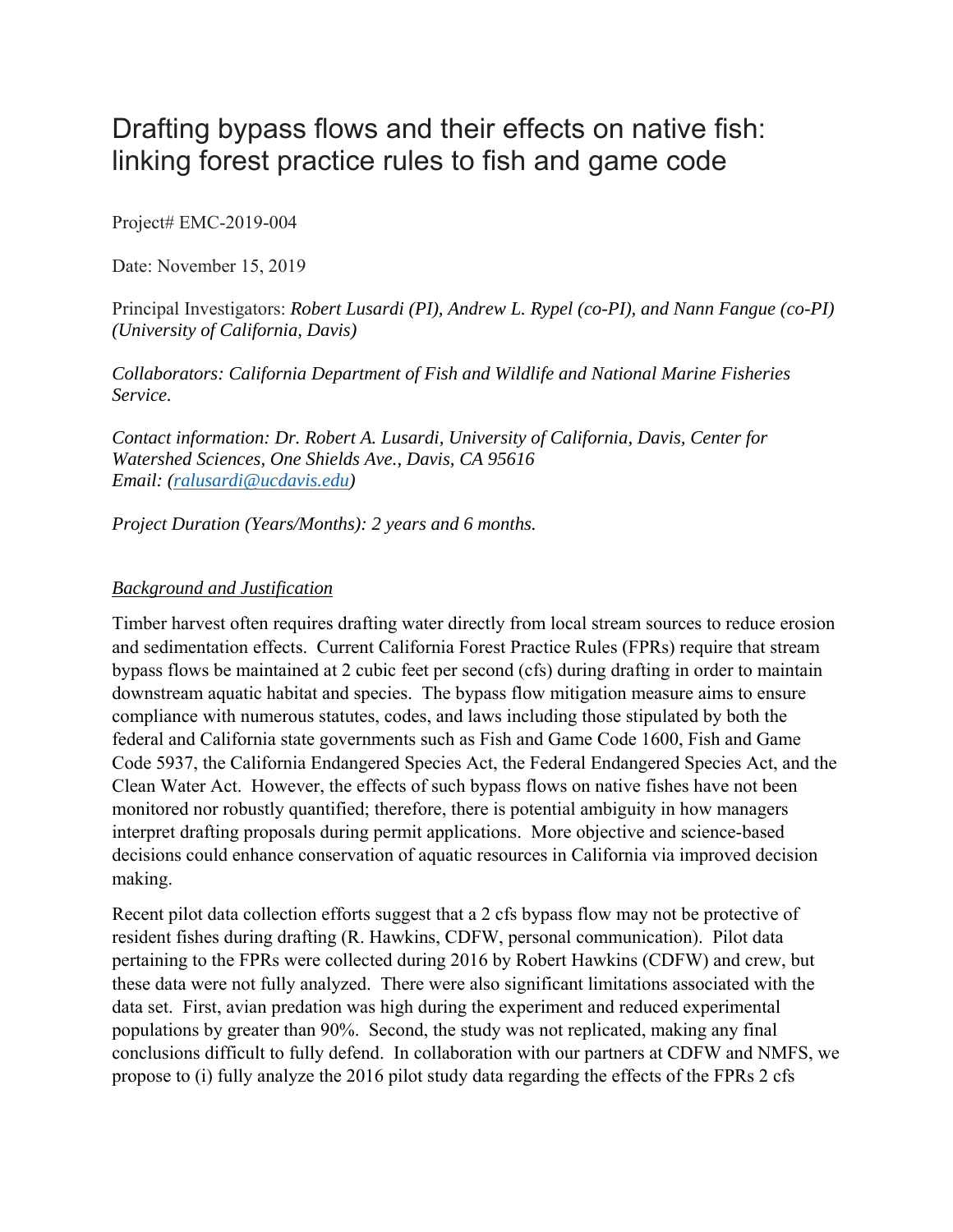bypass flow on fish and (ii) use that information to inform and conduct additional whole ecosystem experiments to ensure robust FPRs during timber harvest.

In accordance with Theme 5 of the EMC strategic plan (i.e., "fish habitat"), we propose a study designed to test the effects of the 2 cfs stream bypass flow on native resident fish during drafting for timber harvest purposes and explicitly tie those results back to the California FPRs. Specifically, we are interested in understanding if there are quantifiable differences in population condition, behavior (motility), and physiology of salmonids over a range of bypass flows, including those required by current FPRs (e.g., 2 cfs). In addition, we will measure a host of environmental variables throughout the study including stream discharge, temperature, and a suite of water quality parameters including dissolved oxygen. Bypass flow effectiveness monitoring will be conducted downstream of the California Department of Fish and Wildlife, Mt. Shasta Fish hatchery. The proposed work is important and timely. California has experienced numerous catastrophic wildfires recently, in part precipitated by the historic drought of 2012-2016. Droughts in California are likely to increase in severity and frequency with the onset of climate change, making bypass flows an important measure to protect salmonids and other fishes.

# *Objectives and Scope*

California FPRs require a minimum 2 cfs bypass flow during water drafting from adjacent streams. The flow is consistent with California Fish and Game Code 1600 and 5937, which stipulate that the protection and conservation of fish is of the utmost public interest and that fish must remain in good condition during such practices. The goal of this research is to examine how water drafting affects the population condition, behavior, and physiology of fish in accordance with California FPRs and to quantify and inform those rules to ensure that fish remain in good condition during such practices. The proposed project will pursue the following objectives:

- 1) Analyze pilot data and review existing literature
	- a. Analyze previously collected pilot data from the California Department of Fish and Wildlife regarding bypass flows on the condition and response of fish and use that data to inform and strengthen the proposed research component of the project (see #2 below).
	- b. Review all relevant scientific literature related to water drafting and bypass flow criteria, including those produced by the National Marine Fisheries Service (NMFS) and CDFW (e.g., 2001 and 2002) and produce a scientific review report.
- 2) Using a robust, replicated study design, examine the condition, behavior, and physiological response of fish to  $\leq$  and  $\geq$  2 cfs bypass flows.
- 3) Determine if there are quantifiable differences in population condition, behavior, and physiology of fish under a 2 cfs bypass flow versus other flow treatments.
	- a. Determine if the 2 cfs stream bypass flow rule is protective of fish.

# *Critical Questions and Forest Practice Regulations Addressed*

See Section 2.4 of the EMC Strategic Plan (EMC Themes and Critical Monitoring Questions).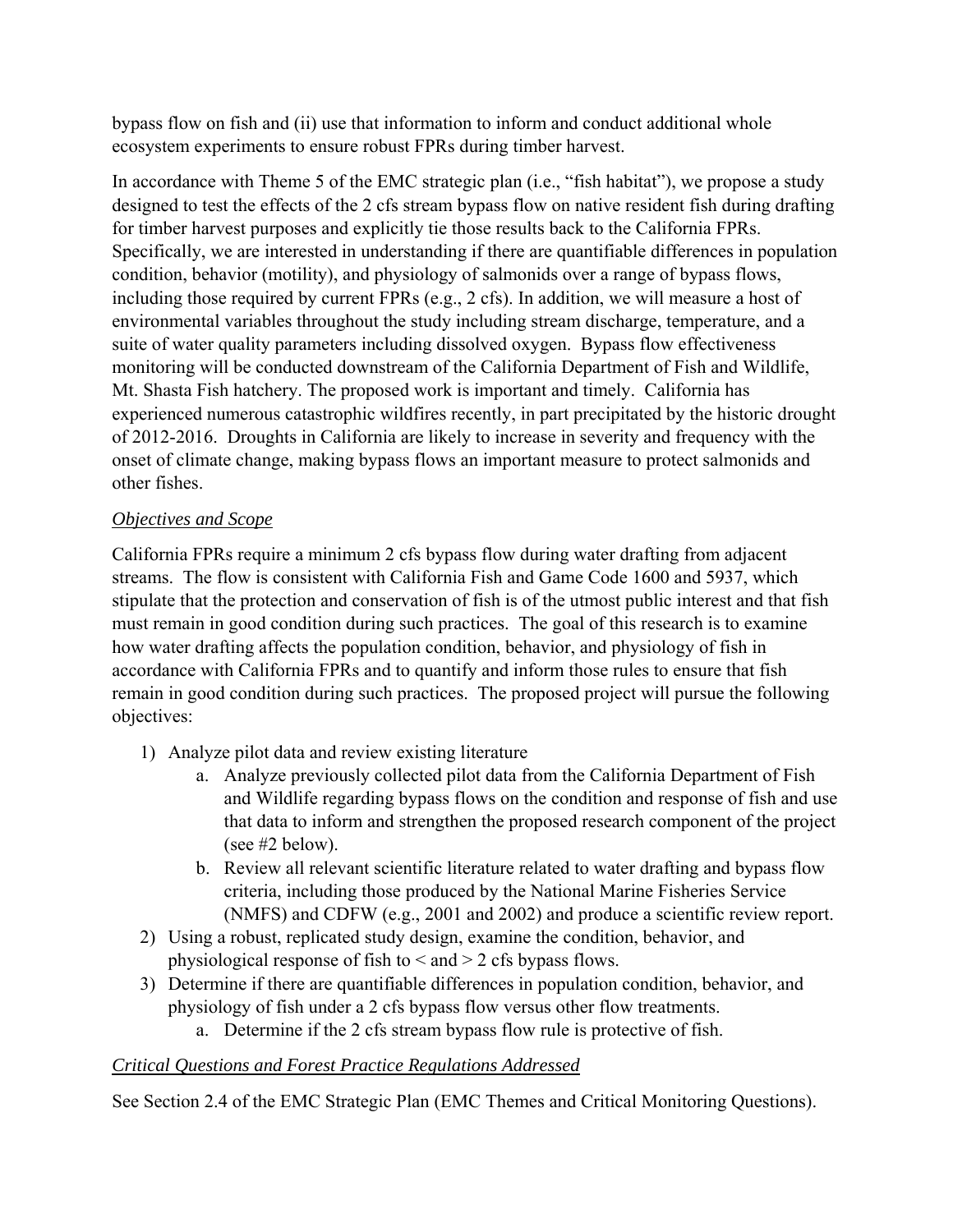The primary EMC critical questions that will be addressed include:

a) Theme 3 (Road and WPLZ Sediment) as related to the following critical questions:

Are the FPRs and associated regulations effective in *(d) maintaining or improving fish passage through watercourse crossing structures?* 

b) Theme 5 (Fish Habitat) as related to the following critical questions:

Are the FPRs and associated regulations effective in (*b) maintaining and restoring the distribution of foraging, rearing, and spawning habitat for anadromous salmonids?* 

*Study linkages to Theme 3(d) and Theme 5(b):* fish motility *(*movement) is one of the primary response variables we will examine to better understand the effects of drafting water at  $\leq$  and  $\geq$  2 cfs flows and, thus, is directly related to fish passage and Theme 3(d). While the study proposes to look at the effects of FPRs related to drafting of water during timber harvest on fish and fish habitat, we believe that our study design will also help assess fish passage since movement is one of the primary response variables. In addition, drafted water may also be used for watercourse crossing construction (CDFW 2015), which is also directly related to Theme 3(d) as noted above. For Theme 5(b), we are specifically examining if current FPRs and the associated regulations maintain fish habitat, primarily through foraging and rearing (see Research Methods).

The proposed project addresses the following Forest Practice Regulations: California Forest Practice Rules 923.7, 943.7, 963.7: "Maintenance and Monitoring of Logging Roads and Landings". Specifically, *(E) Bypass flows for Class I Watercourses shall be provided in volume sufficient to avoid dewatering the Watercourse and maintain aquatic life downstream, and shall conform to the following standard:* 

- *1. Bypass flows in the source Stream during drafting shall be at least 2 cubic feet per second*
- *2. Diversion rates shall not exceed 10 percent of the surface flow*
- *3. Pool volume reduction shall not exceed 10 percent.*

In addition, the proposed project addresses California Fish and Game Code 5937, California Fish and Game Code 1600, the California Endangered Species Act, the Federal Endangered Species Act, and the Federal Clean Water Act.

## *Research Methods*

# *Experimental Design and Response Variables*

Using a series of replicated stream reaches, we propose to manipulate flows below the Mt. Shasta Fish Hatchery in collaboration with the CDFW to understand the effects of water withdrawal during drafting on salmonid condition, behavior, and physiology. Juvenile salmonids (*O. mykiss*) will be obtained from the Mt. Shasta Fish Hatchery (California Department of Fish and Wildlife, Mt. Shasta, California, USA). Fish will be transported to the study area in insulated and oxygenated 114 L plastic containers. Prior to experimentation, individual fish will be weighed (wet mass  $\pm$  0.1 g), measured for fork length (FL;  $\pm$  1.0 mm) and distinctively marked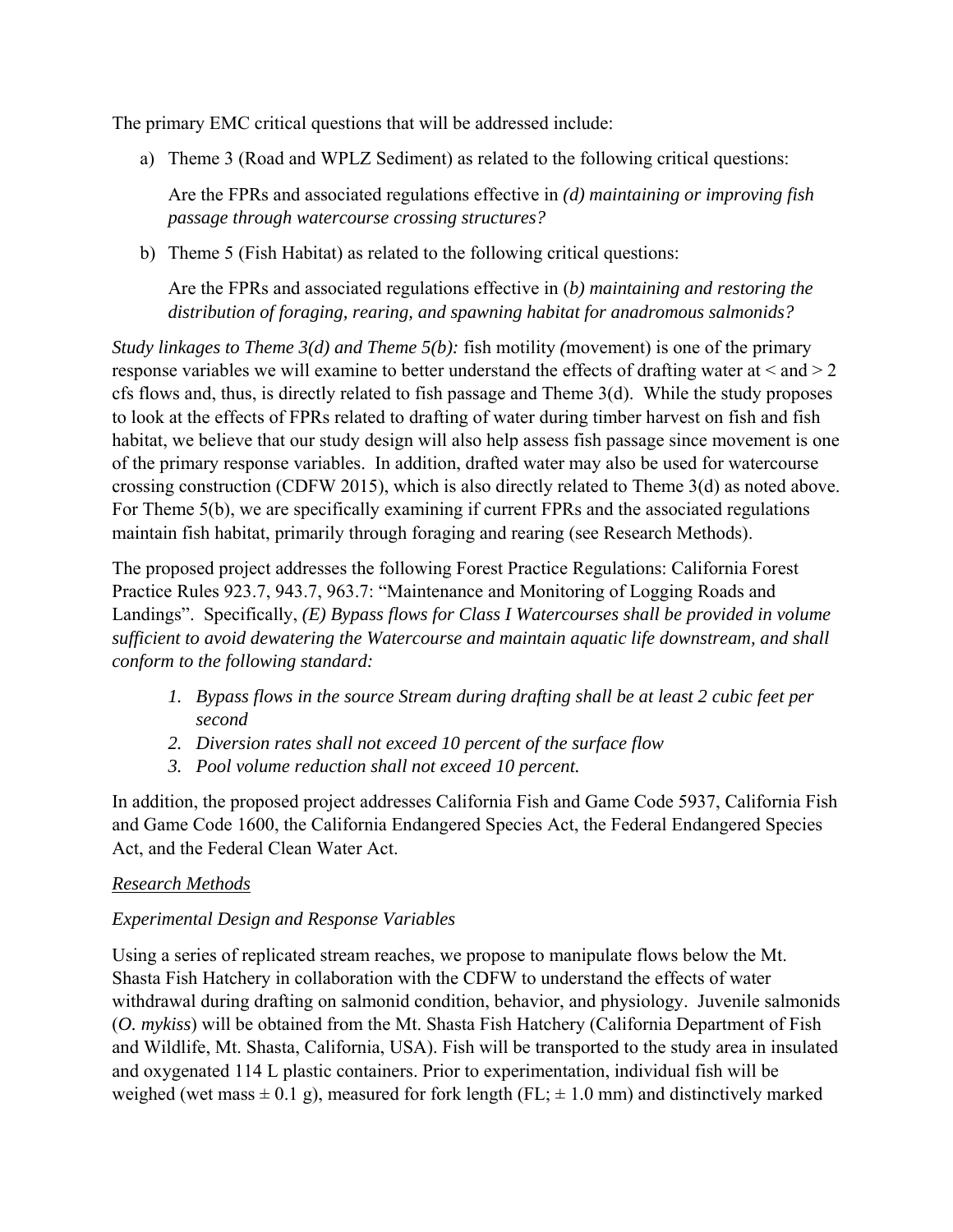using a Passive Integrated Transponder (PIT) tag. Individual fish will be randomly separated and assigned into the different flow treatment groups (see below). Efforts will made to ensure that relative densities of fish in each treatment are reflective of naturally occurring densities in the wild. Inlets and outlets of each stream reach will be blocked with netting to minimize emigration and immigration between reaches. Directly measured response variables will include (i) behavior/motility (i.e., magnitude and direction of movement), (ii) population condition – defined as somatic growth rate and population mortality rate, and (iii) changes in physiology during the experiment (i.e., cortisol levels indicative of stress and immunological response and the potential for pathogenic infections under different bypass flows).

During the experiment, individual fish will be exposed to a range of flows including a control flow (natural conditions), 1 cfs, 2 cfs and 4 cfs (treatments) to understand the range of biological response. At each reach, water drafting will occur four times/day, five days a week from May through mid-July with four thousand gallons of water drafted at a rate of 350 gallons /minute as stipulated by NMFS (2001). Drafting rates will not divert more than 10 percent of current streamflow (NMFS 2001), as ensured by an installed staff gauge. Water flows will be reduced using a hatchery flow control structure as the spring/summer season progresses from May through July to simulate naturally declining flows of a small Class 1 northern California stream (CDFW 2006). The propose study uses a modified BACI design to ultimately assess the effects of bypass flows on the aforementioned response variables.

## *Behavior*

The primary response variable to assess changes in behavior associated with water drafting and reduction of flows to 2 cfs is motility and habitat usage within experimental reaches. Prior to experimentation, individual fish will be anesthetized and distinctively marked with a  $12.5 \times 2.1$ mm, 134.2 kHz full-duplex passive integrated transponder (PIT) tag (Biomark Inc., Boise, Idaho, USA). PIT tag marking will be conducted strictly following the methods of CBWA (1999). PIT tag detection systems will be used to quantify and ultimately determine change in movement (magnitude and direction) over each experimental reach as associated with water drafting and bypass flow criteria. Behavior response variables will be compared across treatments and the control.

## *Population Condition*

The condition of salmonid populations during the experimental period will be assessed in terms of somatic growth (e.g., absolute growth in mass (gꞏday−1)) and population mortality as assessed by a mark recapture framework (see Lusardi et al. 2019, Pine et al. 2007), with experimental reaches serving as replicate experimental units. Individual salmonids will be weighed and measured immediately before and after the experiment. Earlier data collection efforts found that avian predation during the pilot phase was extremely high and reduced experimental populations by approximately 90%. Avian mist nets or cordage will be used to prevent avian predation throughout the experiment. Population condition response variables will be compared across treatments and the control.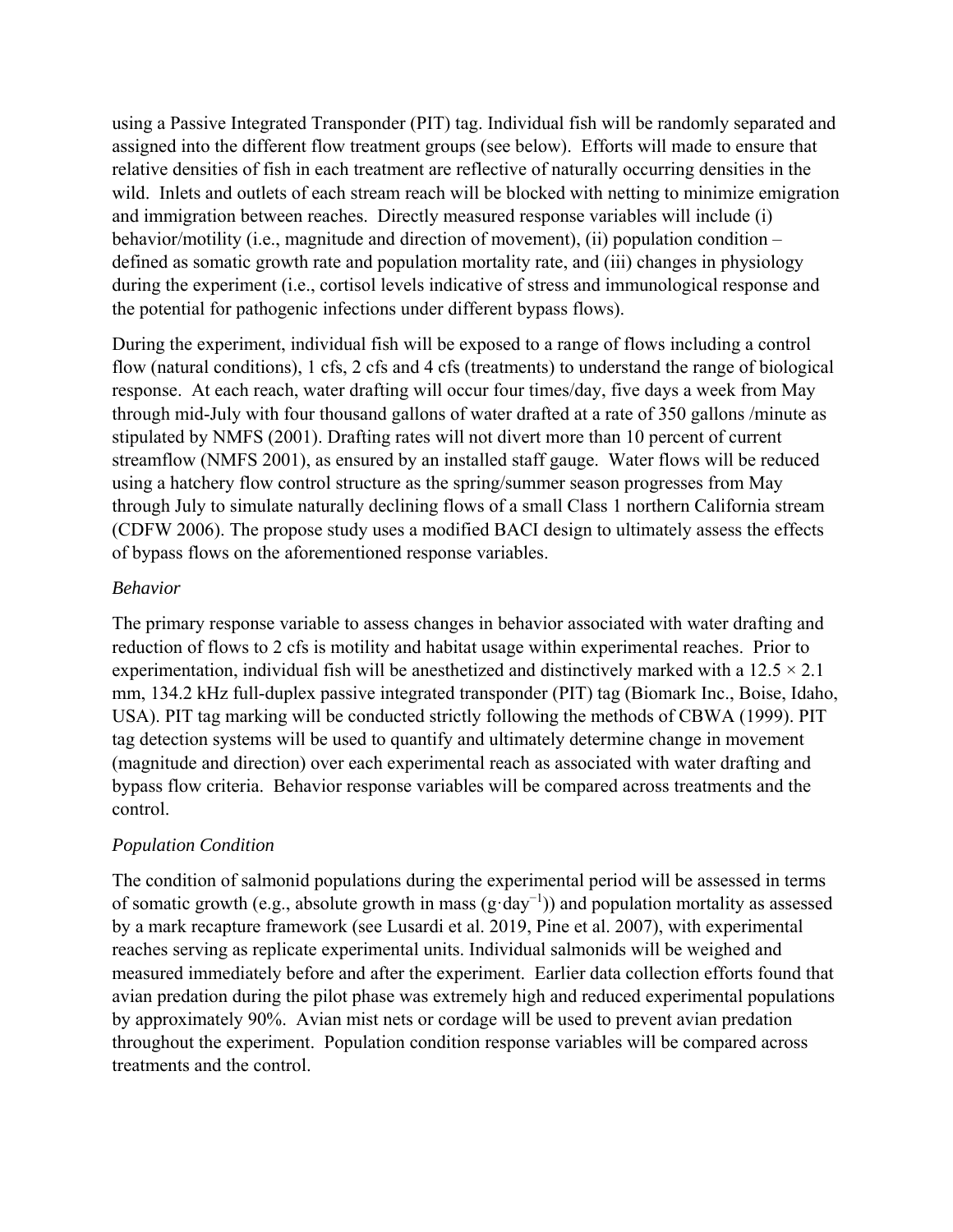## *Physiology*

Salmonids may be subjected to physiological stresses associated with bypass flow treatments that may inevitably increase mortality. Changes in bypass flows between treatments may also change pathogen presence and immunological response of salmonids to pathogenic infections which may also reduce survivability. Considering this, qPCR DNA pathogen detection will be utilized to quantify parasite prevalence, while signs of infection will be assessed by mRNA expression of an immunological response, such as transcriptomic expression of the TRL1 and TNFα genes or Immunoglobulin M (Hoffmaster et al. 1988; Bartholomew et al. 1997; Li et al. 2010; Atkinson & Bartholomew 2014; Hallet et al. 2012; Bjork et al. 2014). Further, we propose to also assess lethal and sublethal physiological stress, including examination for clinical signs of infection and parasite prevalence within gill, liver and head kidney tissue, but also general stress response of stress-related proteins associated with water quality and flows with liver tissue, and blood plasma to assess cortisol levels (Marine & Cech 1998; Veal et al. 2002; Sardella et al. 2004; Todgham et al. 2005; Sardella & Kueltz 2009). Physiological measures as noted here will be compared across treatments and the control.

## *Environmental Variables*

A host of additional environmental variables will be measured during the experiment to assess effects on salmonids including discharge, temperature, water quality (including dissolved oxygen) and changes in food web dynamics. Flow and temperature will be continuously monitored using Onset pressure transducers (stage) and temperature gauges at each replicated reach. A staff gauge will be installed and discharge will be measured periodically to establish a stage discharge relationship in each reach. Benthic macroinvertebrates will be sampled and identified to the lowest practical order to understand the effects of bypass flows on community dynamics and changes in prey resource availability for foraging salmonids. Sampling will follow standard operating procedures for the collection of benthic macroinvertebrate samples following the Surface Water Ambient Monitoring Program Bioassessment Procedures for wadeable streams (SWAMP 2007). Stream macroinvertebrates will be collected using a 500  $\mu$ mesh D-frame net, preserved in ethanol and returned to the laboratory for processing and identification. Trends in quantifiable metrics throughout the experimental period will be assessed to determine biological response of stream conditions and food availability for salmonids.

#### *Scientific Uncertainty and Geographic Application*

The spatial scale of our study is at the site scale and there may be certain ecosystem properties that are specific to our study reach that may not extrapolate to all watersheds. However, there are inherent tradeoffs between the spatial scale of study and the practicality of conducting a manipulative experiment to inform policy. Ecological manipulative studies, as proposed here, are the most effective experimental studies enabling researchers to make strong connections between environmental variables of choice (i.e., bypass flows) and the response of test organisms (i.e., salmonids). We believe that the results of the proposed study will greatly inform current bypass flow guidelines associated with the FPRs and will be broadly applicable to Class I streams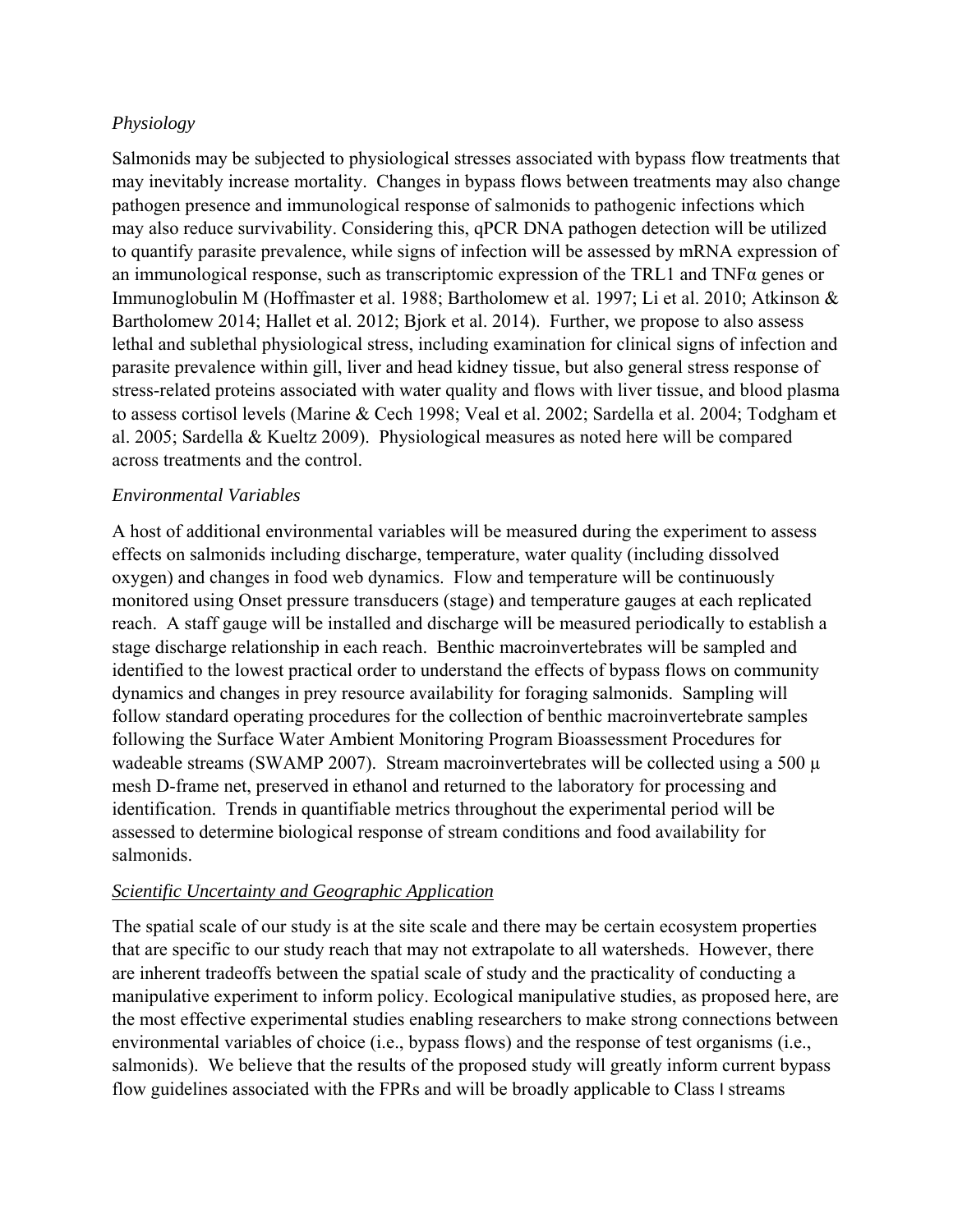throughout California. Additionally, we anticipate that the results of the study (including the review of the pilot data and existing literature) will be the best available science to inform bypass flow policy under the current FPRs. Ultimately, we assume this will greatly inform relevant policy and managers tasked with difficult resource management decisions.

# *Collaborations and Project Feasibility*

The project is highly feasible and strongly supported by our partners. Our primary collaborators on the projects are: University of California, Davis, California Department of Fish and Wildlife, and the National Marine Fisheries Service.

## *Project Deliverables*

- 1) Analyze pilot data, summarize, and report findings (Year 1; see detailed project timeline)
- 2) Technical literature review (scientific report) of existing bypass flow requirements to keep fish in good condition, including NMFS water drafting specifications (NMFS 2001) and the joint CDFW and NMFS guidelines on maintaining instream flows to protect fisheries (CDFW and NMFS 2000) (Year 1; see detailed project timeline).
- 3) Experimental bypass flow study, data collection, and lab analysis (Year 2 and Year 3; see detailed project timeline)
- 4) Data analysis, write up of results, provide scientific report to EMC and submit to peer reviewed journal for publication (Year 2 and Year 3; see detailed project timeline)
- 5) Presentation of results and recommendations to EMC (Year 3; see detailed project timeline)

## *Detailed Project Timeline*

The duration of the project will be 2 1/2 years starting in the summer of 2020 and extending until December 2022 (Table 1). During year 1 of the project, we propose to fully analyze the recent pilot data collected by CDFW. Despite significant limitations in the data associated with the experimental design, numerous samples exist (physiological, growth data, etc.) that have not been analyzed. We suggest this information will be essential in informing the planned research component of the proposal that will directly tie FPRs and associated bypass flows requirements to population condition, behavior, and physiological metrics measured during the experimental phase of the proposed project. During Year 1, we will also produce a scientific review paper of all bypass flow literature as it relates to fish passage and condition including a review of NMFS (2001) and CDFW and NMFS (2002). During Year 2 of the project, we will prepare for the experiment, calibrate and set up instrumentation, conduct field work, and execute the experiment. During year 3, we will analyze the collected samples (e.g., physiological samples), analyze the data, write the final scientific report, and submit the report to the EMC and to a scientific journal for publication. In addition, results, findings, and recommendations will be presented to the EMC. For a complete detailed project timeline, please see Table 1.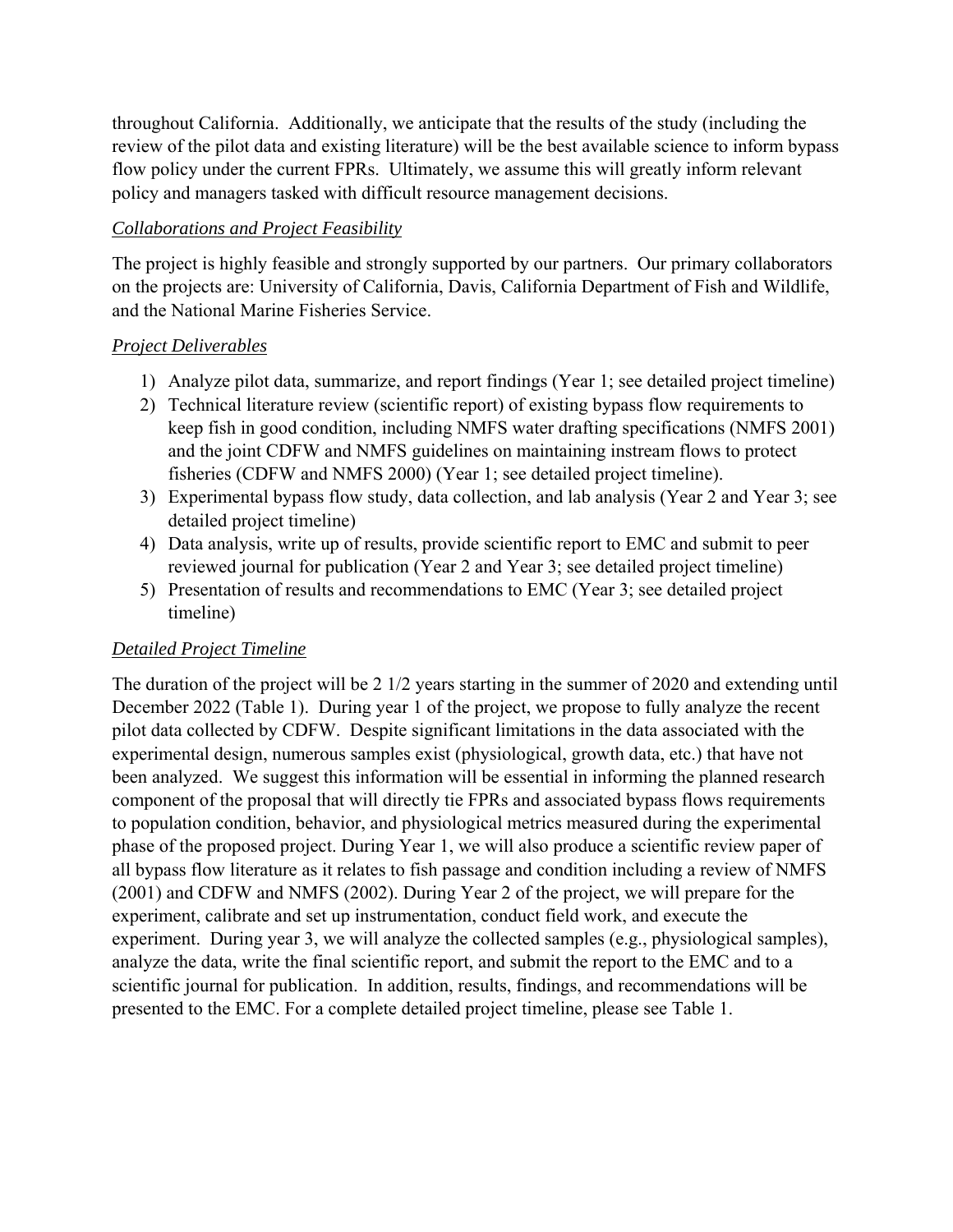Table 1. Detailed timeline of the project.

|                                                     |    | Academic Period |    |    |    |    |    |    |     |    |
|-----------------------------------------------------|----|-----------------|----|----|----|----|----|----|-----|----|
| Activity                                            | Su | F               | w  | Sp | Su | F  | w  | Sp | Sum | F  |
|                                                     | 20 | 20              | 21 | 21 | 21 | 21 | 22 | 22 | 22  | 22 |
| Objective 1 - Pilot Data and Literature Review      |    |                 |    |    |    |    |    |    |     |    |
| Analyze pilot data and report findings              |    |                 |    |    |    |    |    |    |     |    |
| Review existing literature                          |    |                 |    |    |    |    |    |    |     |    |
| Scientific literature review paper                  |    |                 |    |    |    |    |    |    |     |    |
| <b>Objective 2 - Experiment and Data Collection</b> |    |                 |    |    |    |    |    |    |     |    |
| Site selection and preparation                      |    |                 |    |    |    |    |    |    |     |    |
| Instrumentation                                     |    |                 |    |    |    |    |    |    |     |    |
| Field work and data collection                      |    |                 |    |    |    |    |    |    |     |    |
| <b>Objective 3 - Analysis and Writing</b>           |    |                 |    |    |    |    |    |    |     |    |
| Sample analysis, data analysis, writing             |    |                 |    |    |    |    |    |    |     |    |
| Final report and findings                           |    |                 |    |    |    |    |    |    |     |    |
| Presentation to EMC                                 |    |                 |    |    |    |    |    |    |     |    |
| Submit to peer review Journal                       |    |                 |    |    |    |    |    |    |     |    |

# *Requested Funding*

We request \$239,313 in EMC funding for this project. We have secured \$58,153 in matching funds and in-kind contributions for the project. We have attached a detailed budget table (xls) with the proposal and have followed the example budget template as provide by EMC.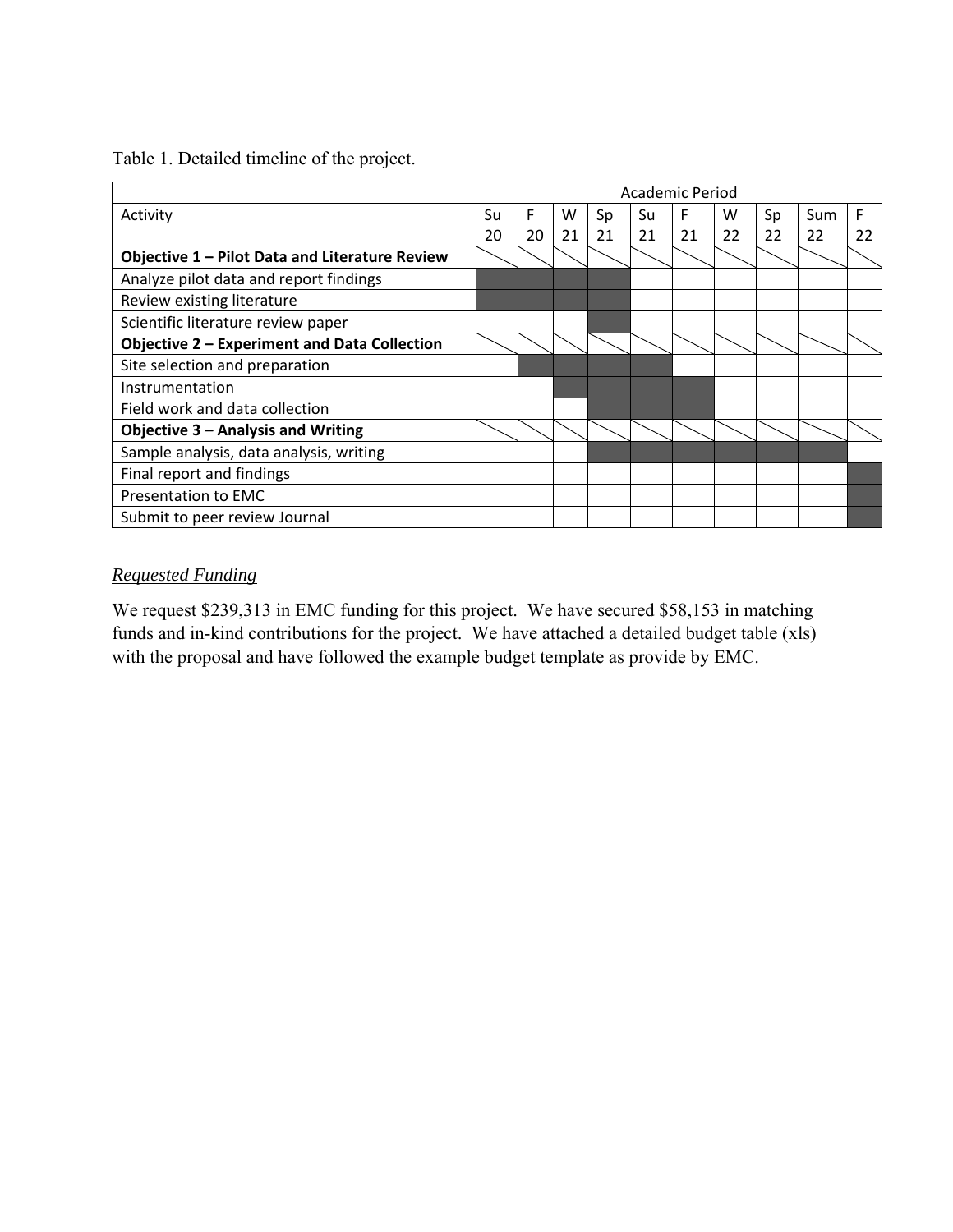#### Literature Cited

- Atkinson, S. D., Bartholomew, J.L. (2014). Spatial, temporal and host factors structure the Ceratomyxa shasta (Myxozoa) population in the Klamath River basin. Infection, Genetics and Evolution. 10: 1019-1026
- Bartholomew, J., Whipple, M., Stevens, D., & Fryer, J. (1997). The Life Cycle of Ceratomyxa shasta, a Myxosporean Parasite of Salmonids, Requires a Freshwater Polychaete as an Alternate Host. Journal of Parasitology, 859-868
- Bjork, S.J., Zhang, Y.A., Hurst, C.N., Alonso-Naveiro, M.E., Alexander, J.D., Sunyer, J.O., Bartholomew, J.L. (2014). Defenses of susceptible and resistant Chinook salmon (Onchorhynchus tshawytscha) against the myxozoan parasite Ceratomyxa shasta. Fish & Shellfish Immunology. 37:87-95.
- (CDFW and NMFS) California Department of Fish and Wildlife and National Marine Fisheries Service. (2002). Guidelines for maintaining instream flows to protect fisheries resources downstream of water diversions in mid-California coastal streams. Technical Report.
- (CDFW) California Department of Fish and Wildlife (Monitoring Report). (2006). Timber harvesting plan watercourse classification implementation monitoring report, 1999 to 2006. Yreka, California.
- (CDFW) California Department of Fish and Wildlife (Monitoring Report). (2006). Timber harvesting plan watercourse classification implementation monitoring report, 1999 to 2006. Yreka, California.
- (CDFW) California Department of Fish and Wildlife. (2015)*.* Impacts to water flow, rainbow trout, and benthic invertebrate from seasonal water drafting from a small stream in northern California*.* Yreka, California.
- (CBFWA) Columbia Basin Fish and Wildlife Authority, PIT Tag Steering Committee. (1999). PIT tag marking procedures manual, version 2.0. Portland, Oregon
- Hallett, S., Ray, R., Hurst, C., Holt, R., Buckles, G., Atkinson, S., Bartholomew, J. (2012). Density of the Waterborne Parasite Ceratomyxa shasta and Its Biological Effects on Salmon. Applied and Environmental Microbiology, 78(10), 3724-3731.
- Hoffmaster, J., Sanders, J., Rohovec, J., Fyer, J., & Stevens, D. (1988). Geographic distribution of the myxosporean parasite, Ceratomyxa shasta Noble, 1950, in the Columbia River basin, USA. Journal of Fish Diseases, 97-100.
- Li X, Jiang S, Tapping RI. (2010). Toll-like receptor signaling in cell proliferation and survival. Cytokine. 49(1):1–9. doi:10.1016/j.cyto.2009.08.010
- Lusardi, R.A., B.G. Hammock, C.A. Jeffres, R.A. Dahlgren, and J.D. Kiernan. (2019) Oversummer Growth and Survival of Juvenile Coho Salmon (*Oncorhynchus kisutch*)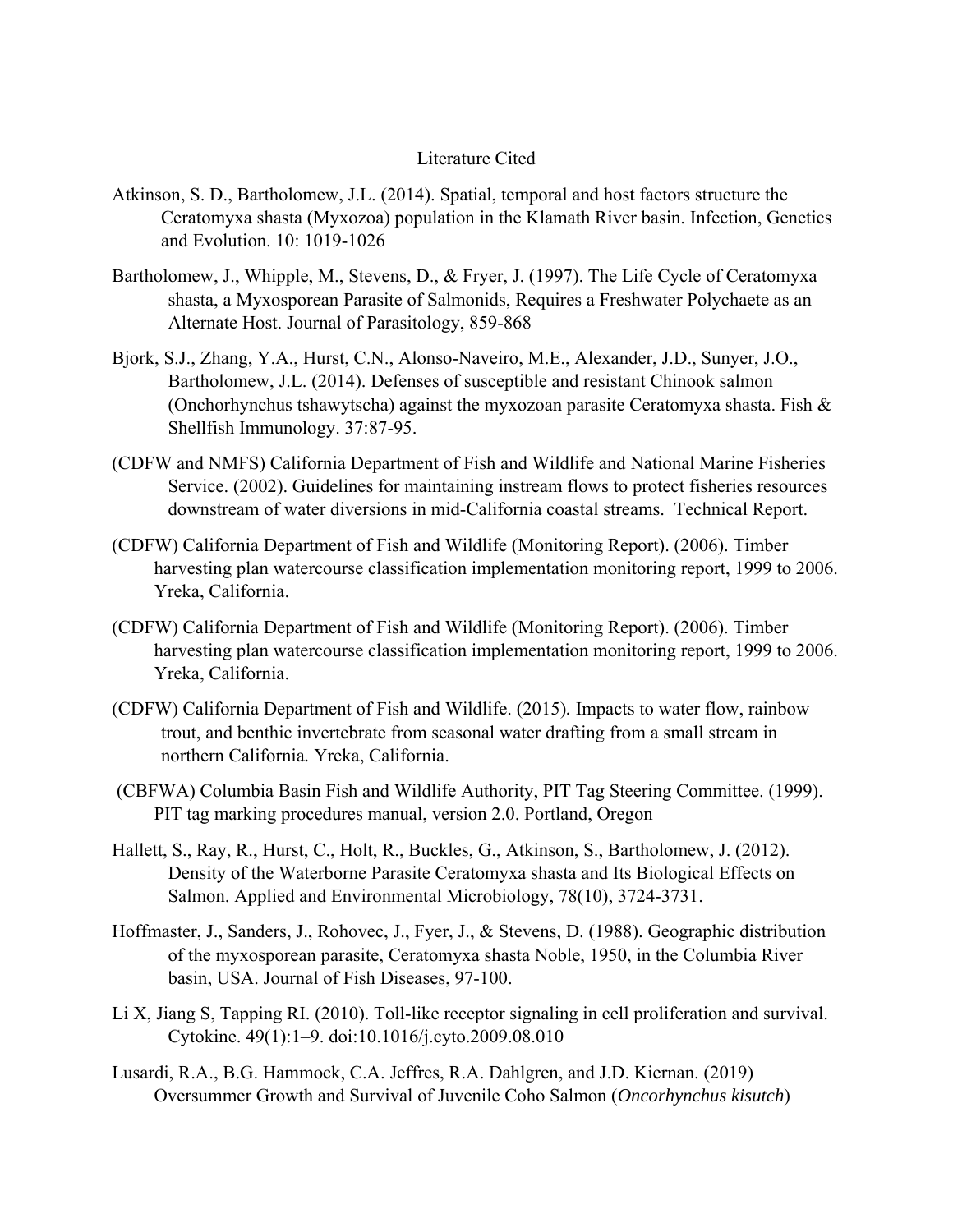Across a Natural Gradient in Stream Water Temperature and Prey Availability: an In Situ Enclosure Experiment. In press at the *Canadian Journal of Fisheries and Aquatic Sciences.* 

- Marine, K. R. and J. J. Cech, Jr. (1998). Effects of elevated water temperature on some aspects of the physiological and ecological performance of juvenile chinook salmon (Oncorhynchus tshawytscha): Implications for management of California's chinook salmon stocks. Stream temperature monitoring and assessment workshop, 12–14 January 1998. Sacramento, CA. Forest Science Project, Humboldt State University, Arcata, CA
- (NMFS) National Marine Fisheries Service. (2001). Water Drafting Specifications. Technical memorandum.
- Pine, W. E., Pollock, K. H., Hightower, J. E., Kwak, T. J., and J. A. Rice. (2007). A review of tagging methods for estimating fish population size and components of mortality. Fisheries 28(10): 10-23.
- Sardella, B.A., & Kültz, D. (2009). Osmo- and ionoregulatory responses of green sturgeon (Acipenser medirostris) to salinity acclimation. Journal of Comparative Physiology. B 179(3): 383-390.
- Sardella, B.A., Matey, V., Cooper, J., Gonzalez, R.J., & Brauner, C.J. (2004). Physiological, biochemical and morphological indicators of osmoregulatory stress in `California' Mozambique tilapia (Oreochromis mossambicus x O. urolepis hornorum) exposed to hypersaline water. Journal of Experimental Biology. 207:1399-1413.
- Surface Water Ambient Monitoring Program (SWAMP). (2007). Standard operating procedures for collecting benthic macroinvertebrate samples and associated physical and chemical data for ambient bioassessments in California. February. 46 pp.
- Todgham, A.E., Schulte, P.M., & George, K.I. (2005). Cross-tolerance in tidepool sculpin: the role of heat shock proteins. Physiological and Biochemical Zoology. 78(2):133-144.
- Veal, E., Toone, W. M., Jones, N., & Morgan, B. A. (2002). Distinct roles for Glutathione S-Transferases in the oxidative stress response in Schizosaccharomyces pombe. The Journal of Biological Chemistry. 38(277): 35523-35531. DOI 10.1074/jbc.M111548200